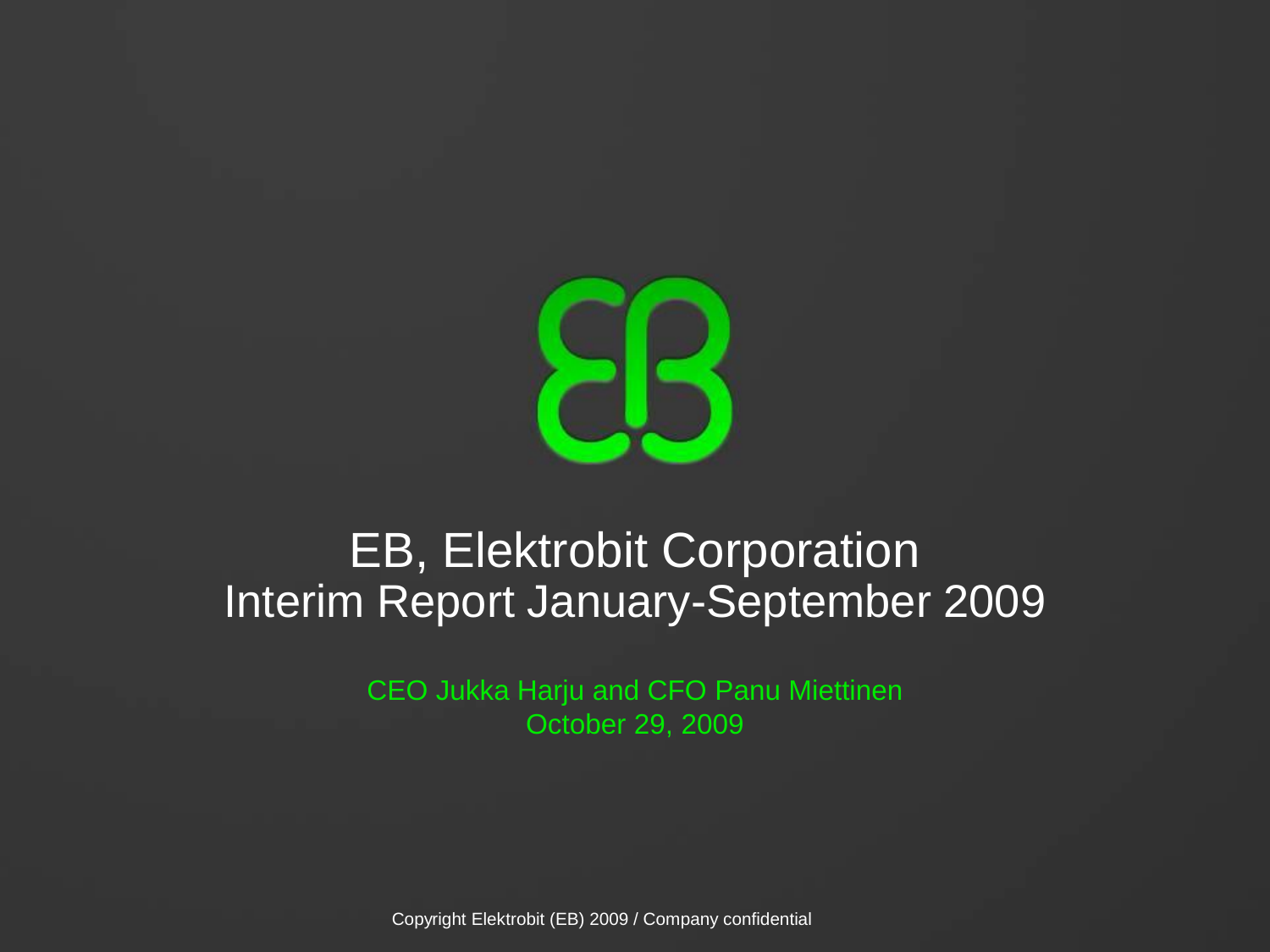## Forward-looking Statements

Some statements made in this material relating to future circumstances or status, including, without limitation, future performance of the company, expectations regarding market growth, trend projections as well as any statements preceded by the words "expect", "believe", "foresee" or similar expressions are forward-looking statements. By their nature, forward-looking statements involve risk and uncertainty and actual results may, therefore, differ materially from the results that are expressed or implied by these forward-looking statements. Elektrobit Corporation disclaims all obligations to update such forwardlooking statements except as required by mandatory law.

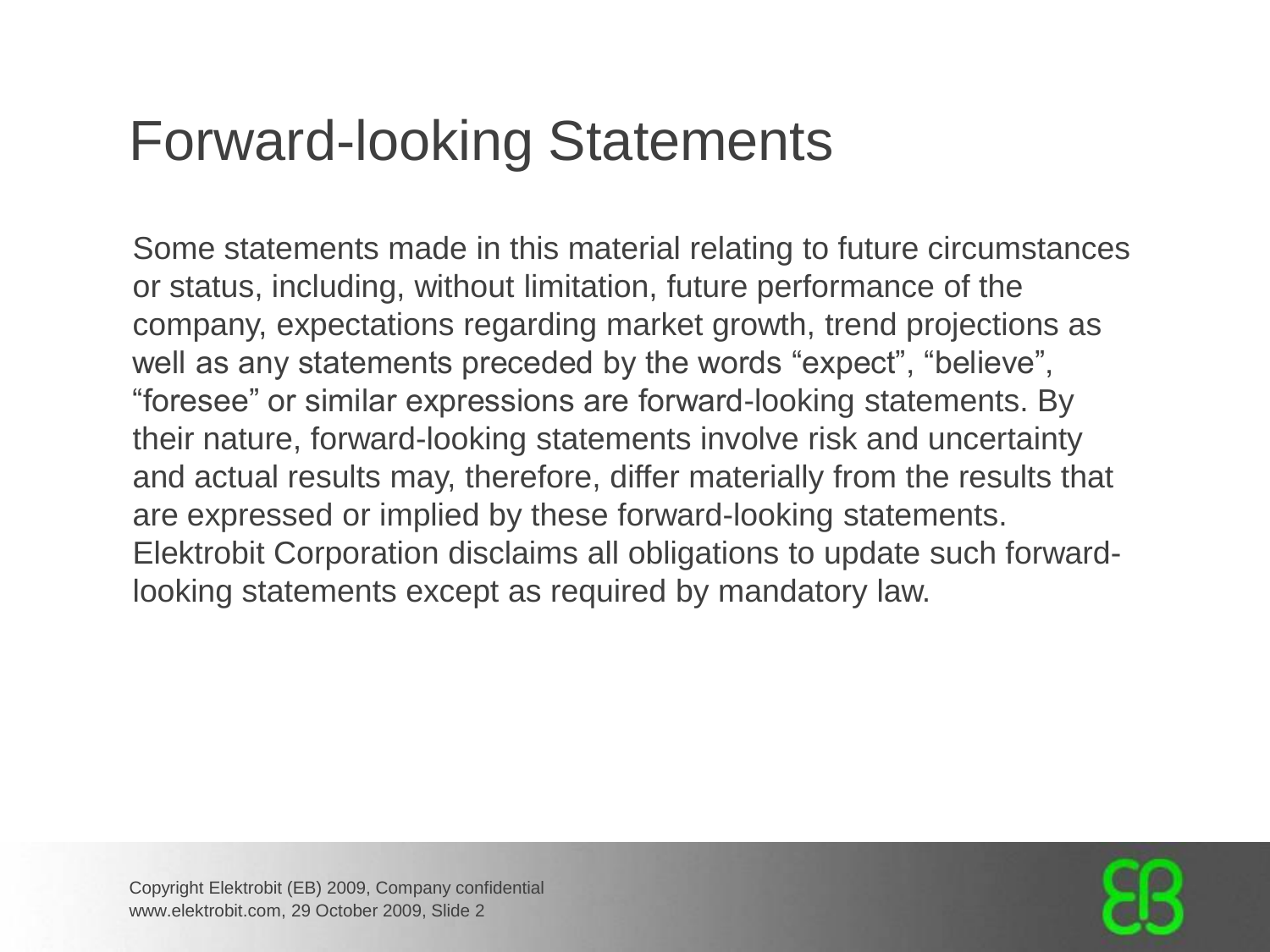## Agenda



- EB's Financial Performance in 3Q and January – September 2009
- Business Segments' Highlights in 3Q 2009
- Outlook for the 2H 2009
- Q&A

Copyright Elektrobit (EB) 2009, Company confidential www.elektrobit.com, 29 October 2009, Slide 3

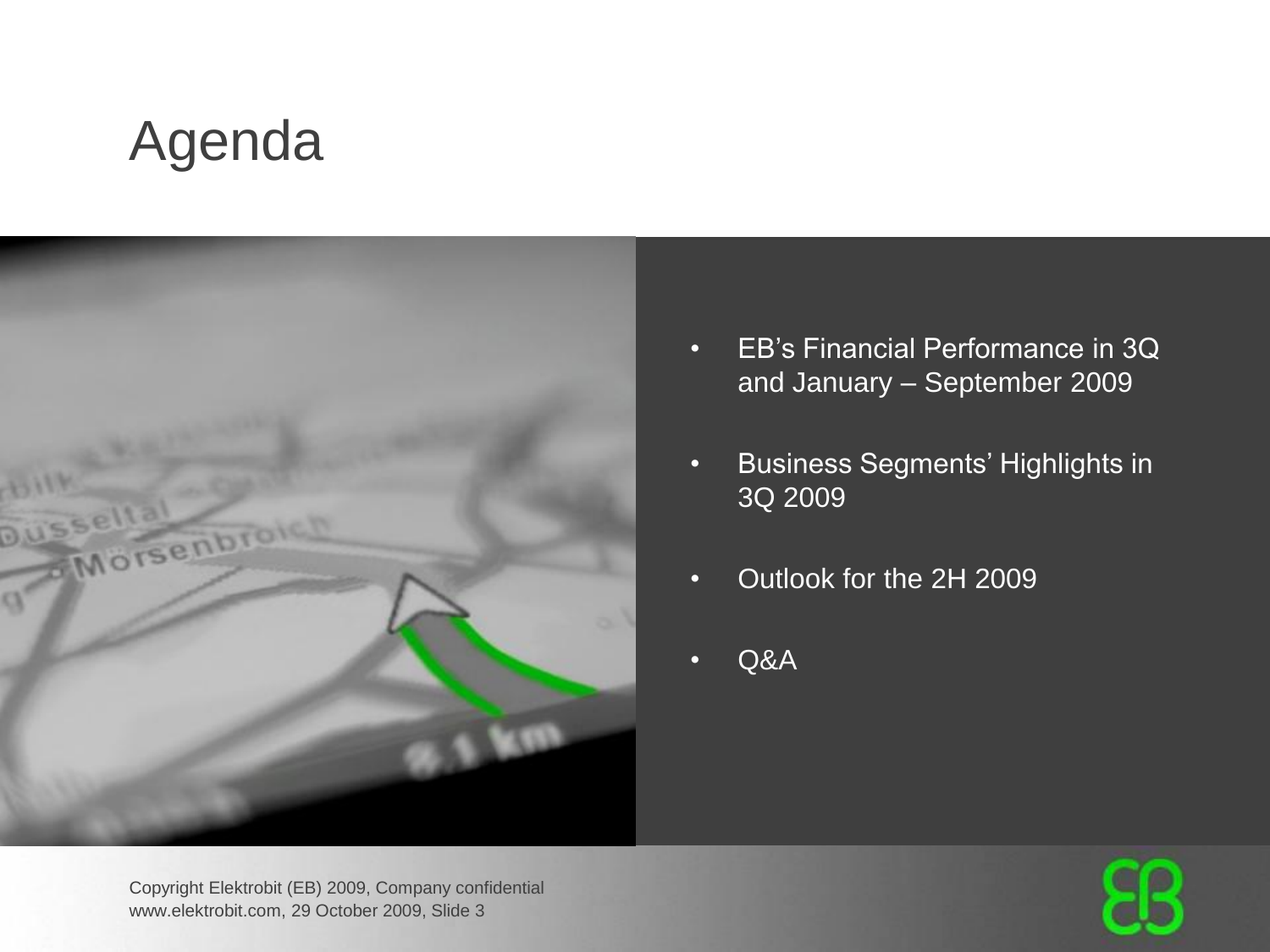# EB's Financial Performance in 3Q and during 1-9 2009

CFO Panu Miettinen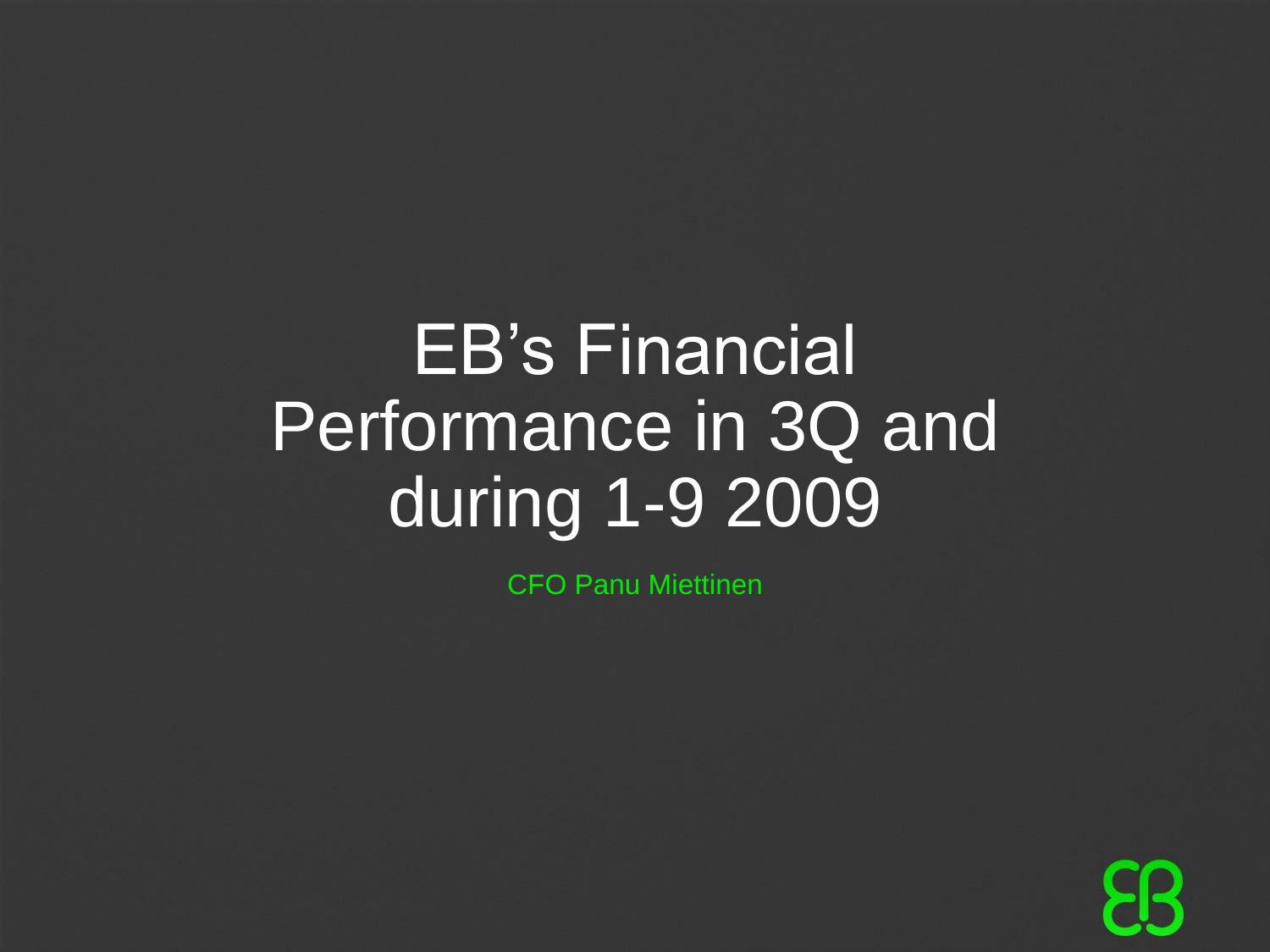### EB'S 3Q Operating Cash Flow Clearly Positive and Financial Performance According to the Expectations

### **Net Sales at expected level despite of challenging market situation**

• Net sales amounted to EUR 33.5 million (EUR 34.5 million, 3Q 2008) representing a -2.7 % decrease year-on-year

### **Profitability at the expected level**

• Operating loss improved to EUR -0.8 million (EUR -12.9 million, 3Q 2008)

### **Operating cash flow turned clearly positive**

• Operating cash flow amounted to EUR 4.6 million (EUR -7.7 million, 3Q 2008)

### **Balance sheet remained strong**

- Cash and other liquid assets totaled to EUR 62.2 million (EUR 67.2 million 3Q 2008)
- Equity ratio remained at a high level of 71.1 % Liquity ratio remained at a riight lover of Fig. 1.3.30 2009 3Q 2008<br>(69.5% 3Q 2008)



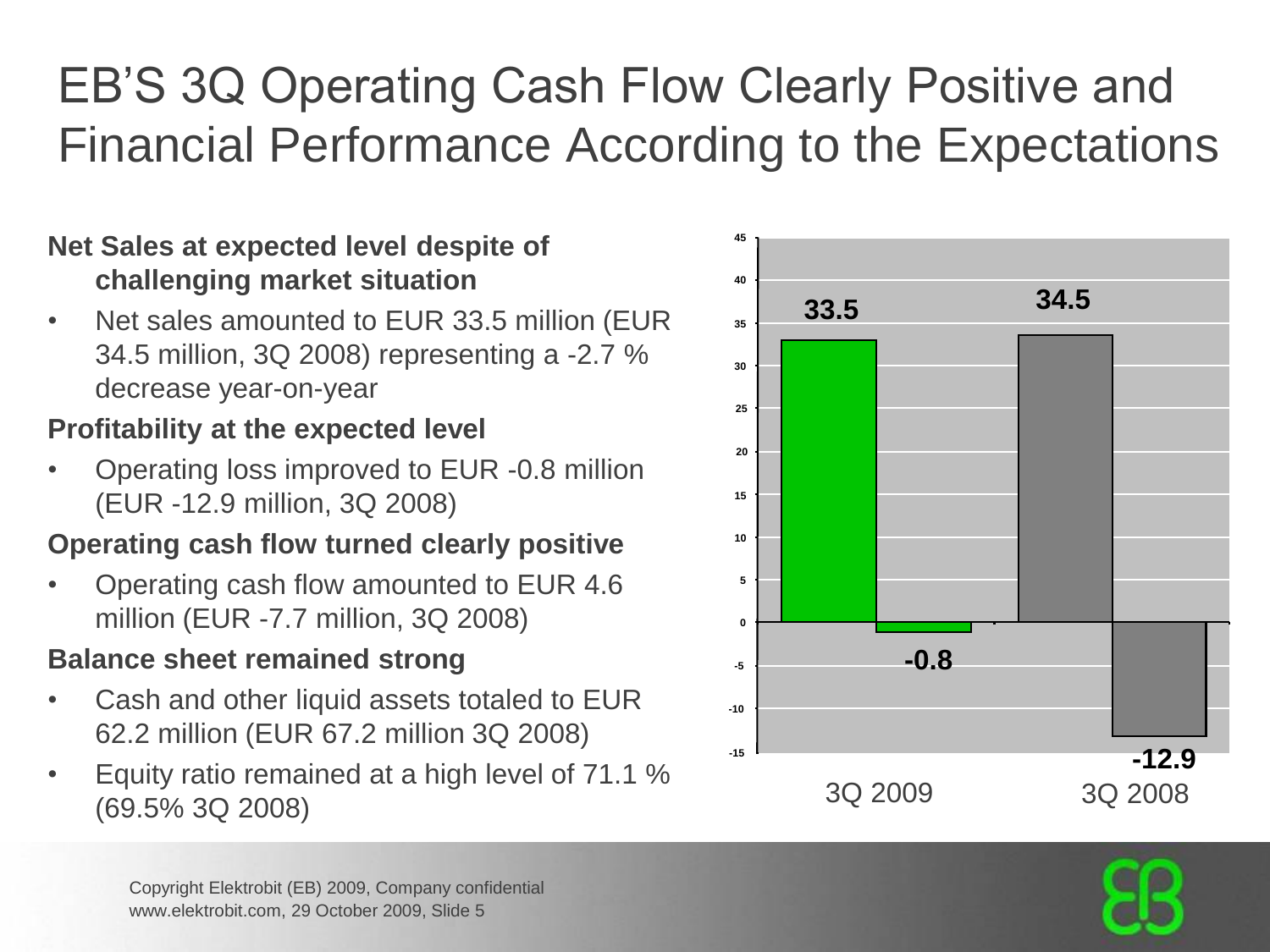### Major Profitability Improvement Y-o-Y Despite of Declining Net Sales During Jan – Sept

### **Challenging market situation prevailed, 122.8 especially during 1H 2009**

Net sales amounted to EUR 113.7 million (EUR 122.8 million, 1-9 2008) representing a -7.4 % decrease y-o-y.

### **Major Improvement in Profitability Y-o-Y**

- Operating loss from business operations improved to EUR -0.3 million (EUR -26.3 million, 1-9 2008)
- Non-recurring cost amounted to EUR 1.6 million, resulting in a total operating loss of EUR -1.9 million (EUR -34.2, 1-9 2008)
- Major contributor for profitability improvement was during 2Q 2009 concluded 40 MEUR program



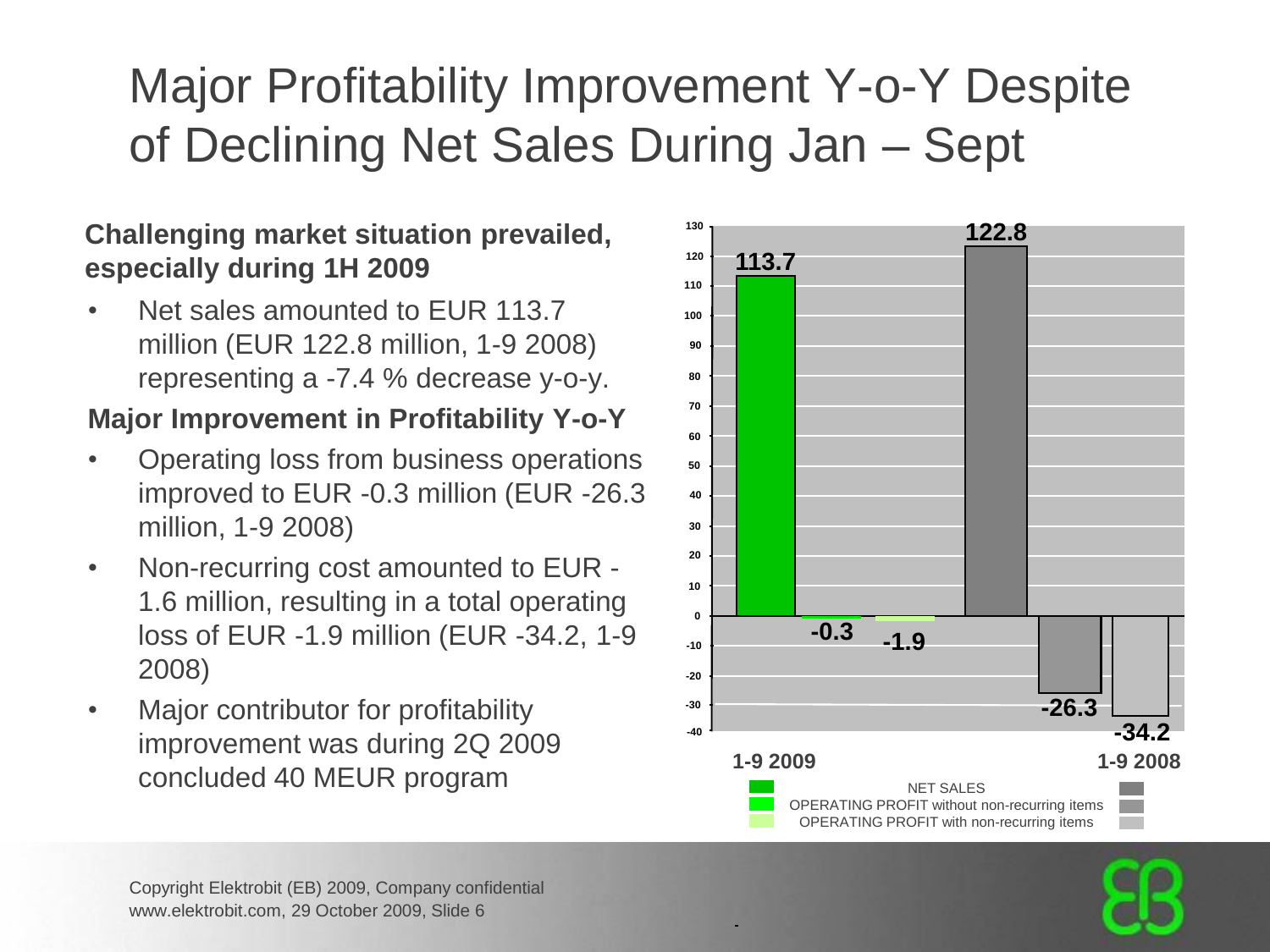### Operating Cash Flow Turned Positive, Balance Sheet Remained Strong

| <b>MEUR</b>                                        | <b>3Q 2009</b> | 3Q 2008 | Jan. -<br>Dec. 2008 |
|----------------------------------------------------|----------------|---------|---------------------|
| - net profit +/- adjustment of accrual basis items | $+0.2$         | $-10.6$ | $-22.4$             |
| - change in net working capital                    | $+5.5$         | $+2.7$  | $+2.4$              |
| - interests, taxes, and dividends                  | $-1.1$         | $+0.3$  | $-4.7$              |
| NET CASH FROM OPERATING ACTIVITIES                 | $+4.6$         | $-7.7$  | $-24.7$             |
| - net cash from investing activities               | $-0.7$         | $+0.5$  | $+31.8$             |
| - net cash from financing activities               | $-2.1$         | $-0.4$  | $-10.5$             |
| <b>NET CHANGE IN CASH AND CASH EQUIVALENTS</b>     | $+1.8$         | $-7.6$  | $-3.3$              |

• Cash and other liquid assets totaled to EUR 62.2 million (67.2 in 3Q 2008)

• Equity ratio remained at a high level of 71.1% (69.5% in 3Q 2008)

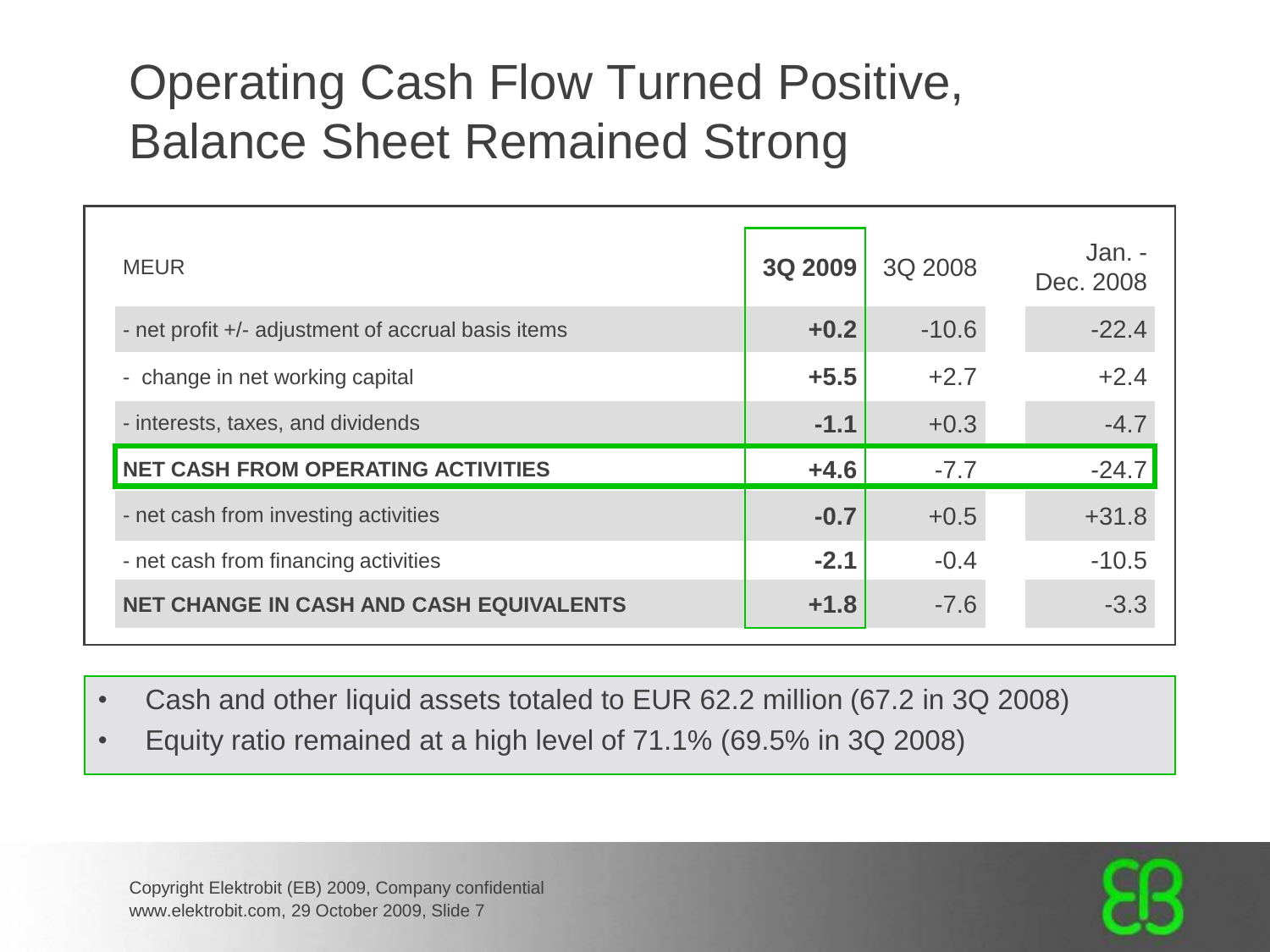## EB Continued Focused Investments to Own R&D According to the Strategy



- During 3Q 2009 EB continued to invest in R&D in the following areas:
	- Automotive software products and
	- Tools and radio channel emulation products
	- The total R&D investments during 3Q 2009 were EUR 3.5 million (EUR 8.9 million, 3Q 2008), equalling 10.5 % of the net sales (25.7%, 3Q 2008)
- The total R&D investments during Jan Sept 2009 were EUR 10.5 million (EUR 30.5 million), equaling 9.2 per cent of the net sales (24.8 per cent in 2008).

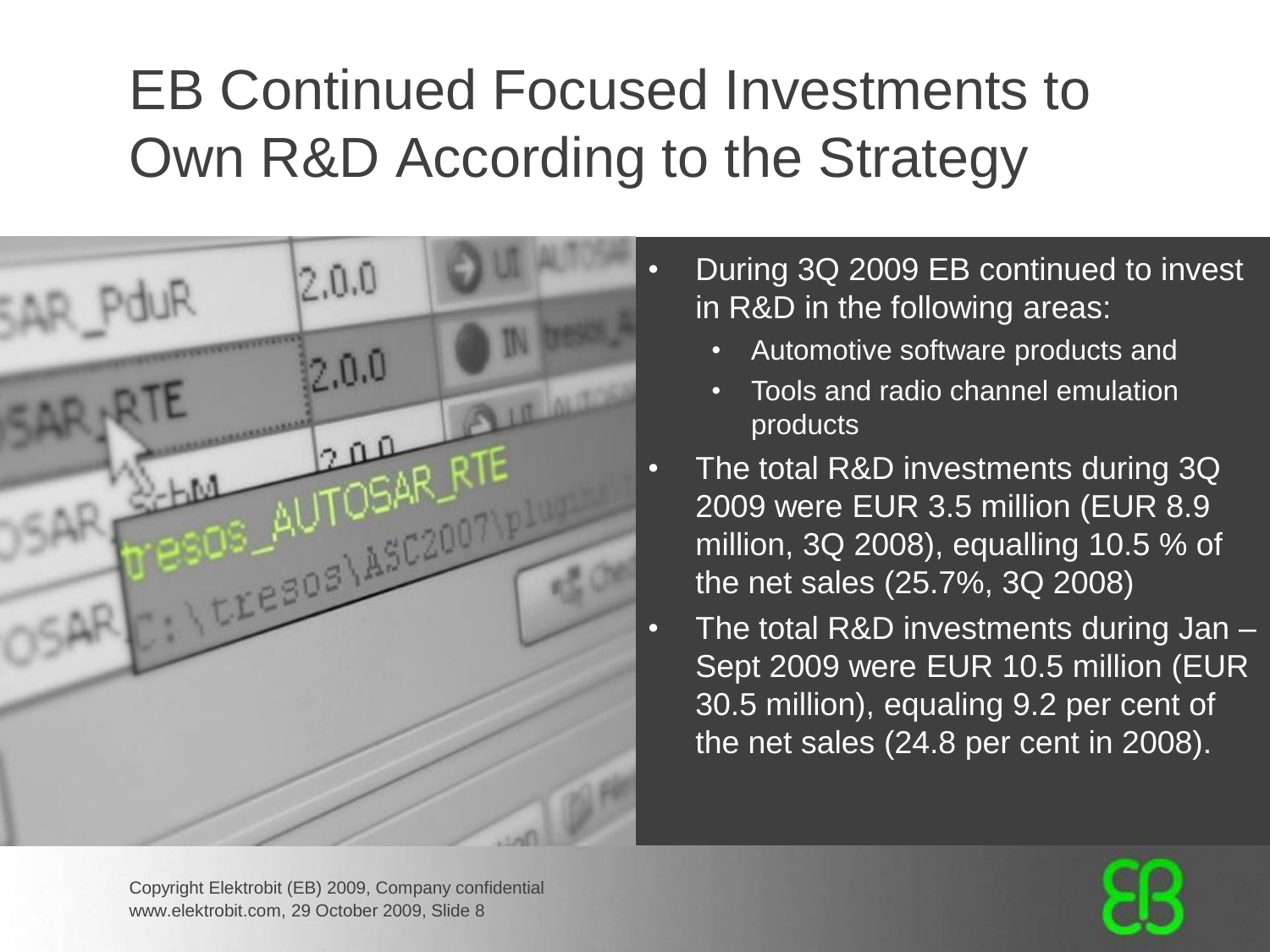# Business Segments' Highlights in 3Q 2009

CEO Jukka Harju

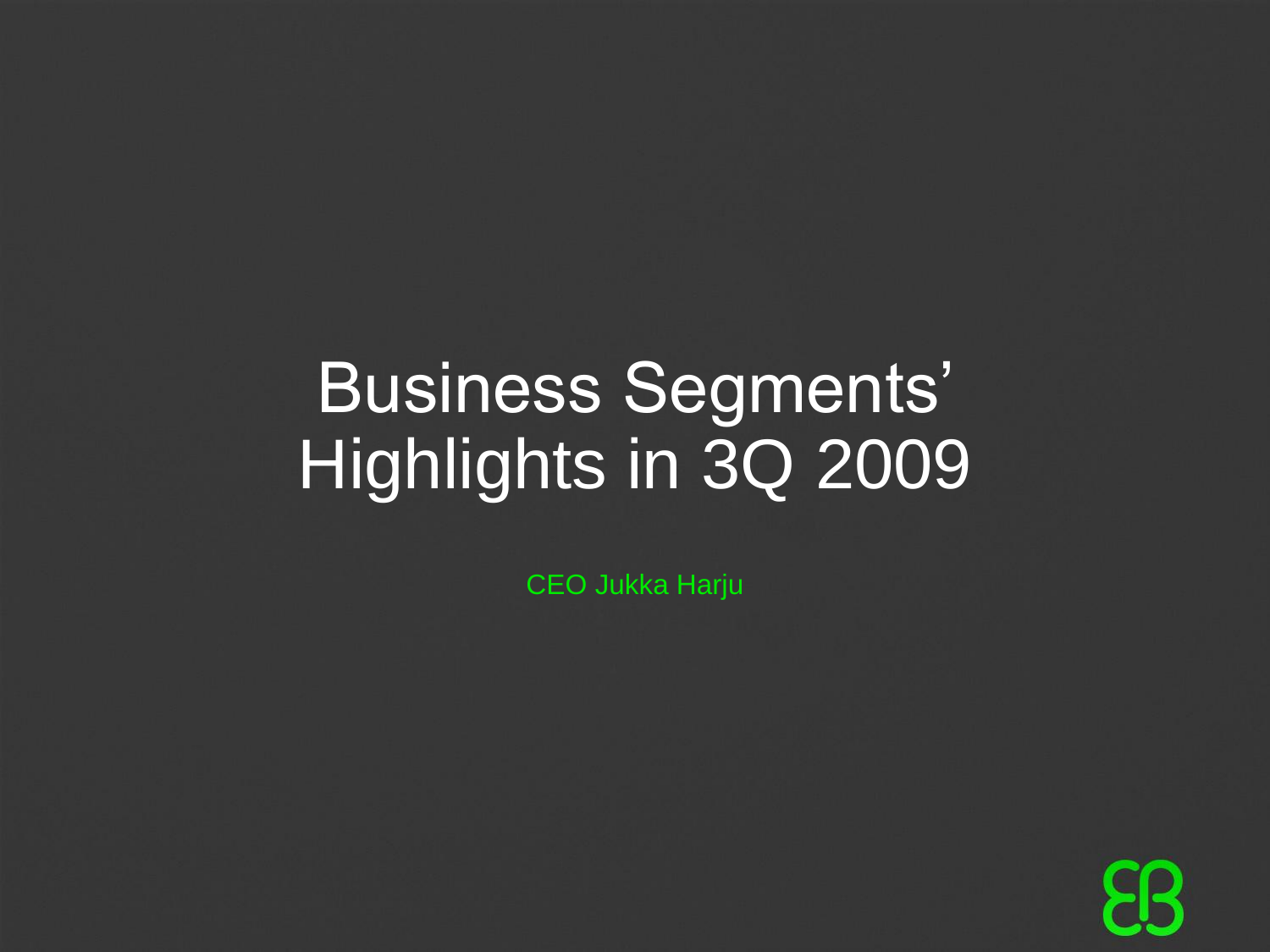### Automotive Segment Improved Operating Result in 3Q 2009 Despite of Demanding Market Conditions

### **Slight decline in Net Sales of 3Q despite of highly demanding market conditions**

- 3Q 2009 EUR 14.8 million (EUR 15.9 million, 3Q 2008), decrease of -6.6 %
- During 1-9 2009 EUR 44.7 million (EUR 44.6 million, 1-9 2008), increase of 0.3%
- **Operating result improved according to expectations due to the taken profitability improvement measures**
- 3Q 2009 operating loss of EUR -0.9 million (-4.1 in 3Q 2008)
- During 1-9 2009 operating loss of EUR 4.0 million (-9.8 during 1-9 2008)





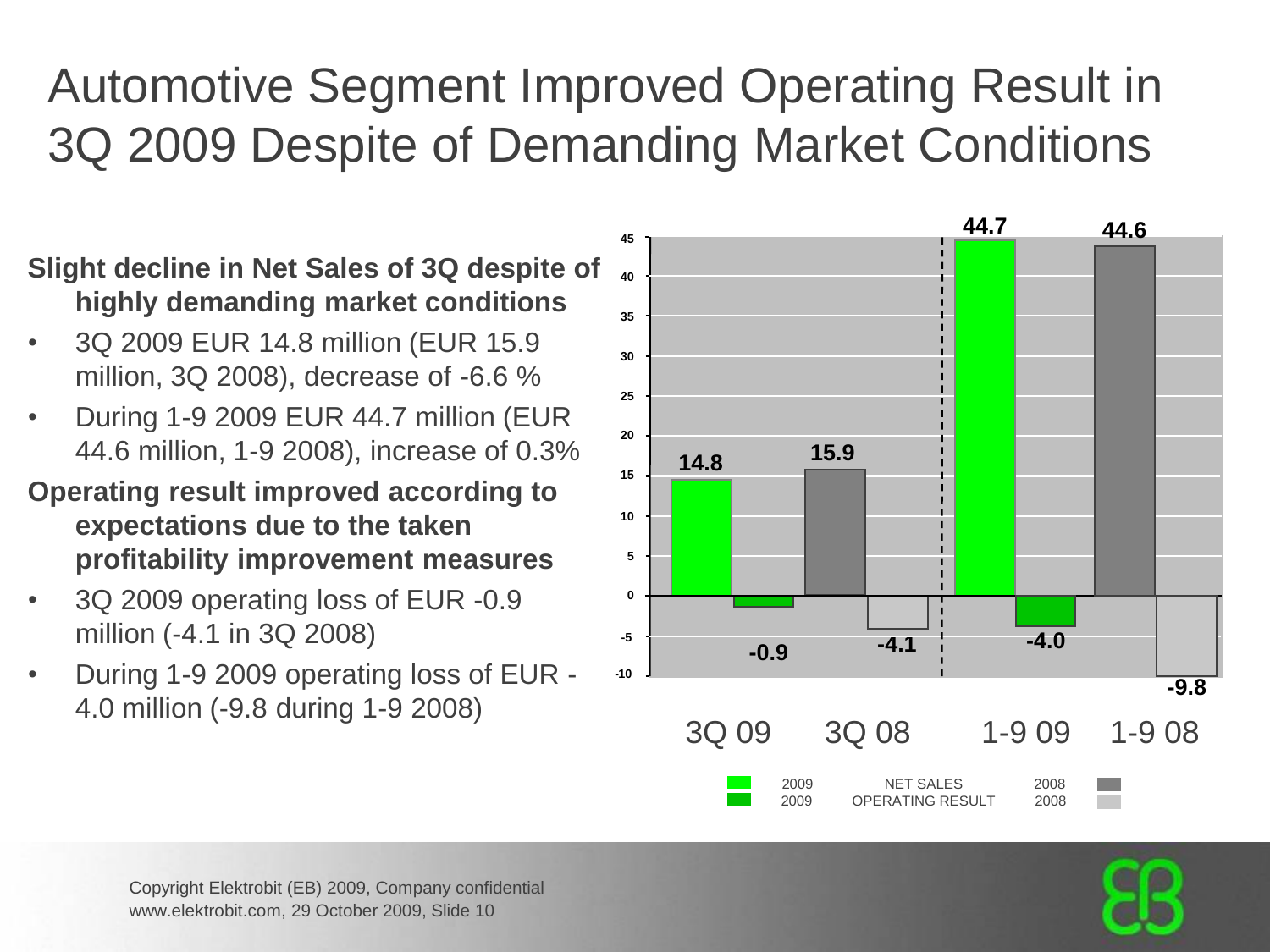## Automotive Business Segment's Highlights during 3Q 2009



- Continued the execution of announced strategy by investing into automotive software products and global solutions services to its customers.
- The joint venture between EB and AEV (Audi Electronics Venture GmbH) started its operations in July concentrating on developing a software framework and control system for in-vehicle infotainment system.
- **EB and NEC Electronics** announced their collaboration for AUTOSAR.

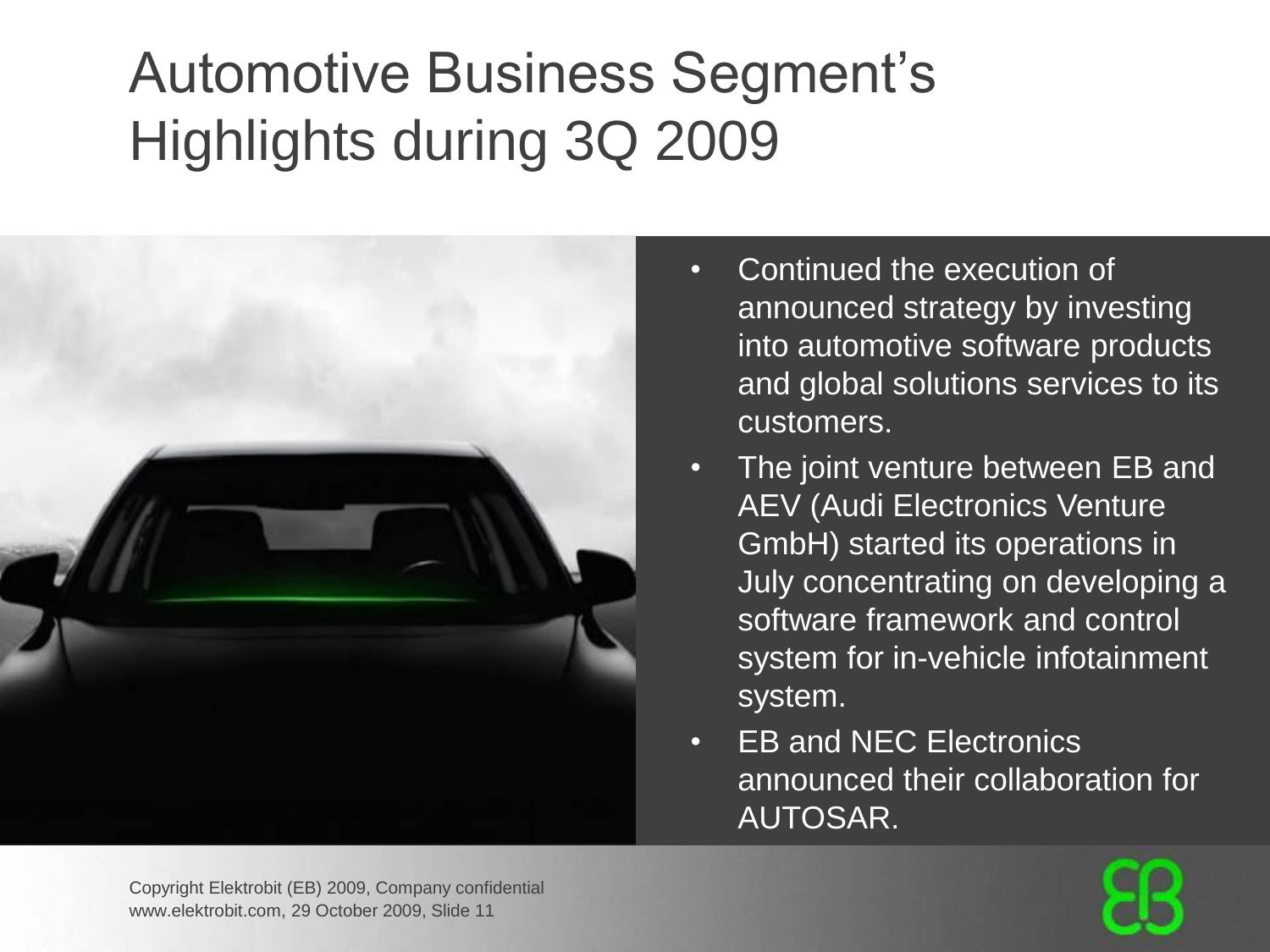## Wireless Segment's 3Q 2009 Operating Result Effected by Seasonality

#### **Flat Net Sales during 3Q Y-on-Y, however, Jan – Sept significantly lower**

- 3Q 2009 EUR 18.6 million (EUR 18.5 million, 3Q 2008), increase of 0.2 %
- During 1-9 2009 EUR 68.6 million (EUR 77.9 million, 1-9 2008), decrease of – 11.9%
- **3Q 2009 operating result effected by seasonality in R&D Services Business as guided, yet significant improvement in profitability Y-o-Y**
- 3Q 2009 operating loss of EUR -0.1 million (-8.1 in 3Q 2008)
- During 1-9 2009 operating profit of EUR 1.3 million (-23.6 during 1-9 2008)



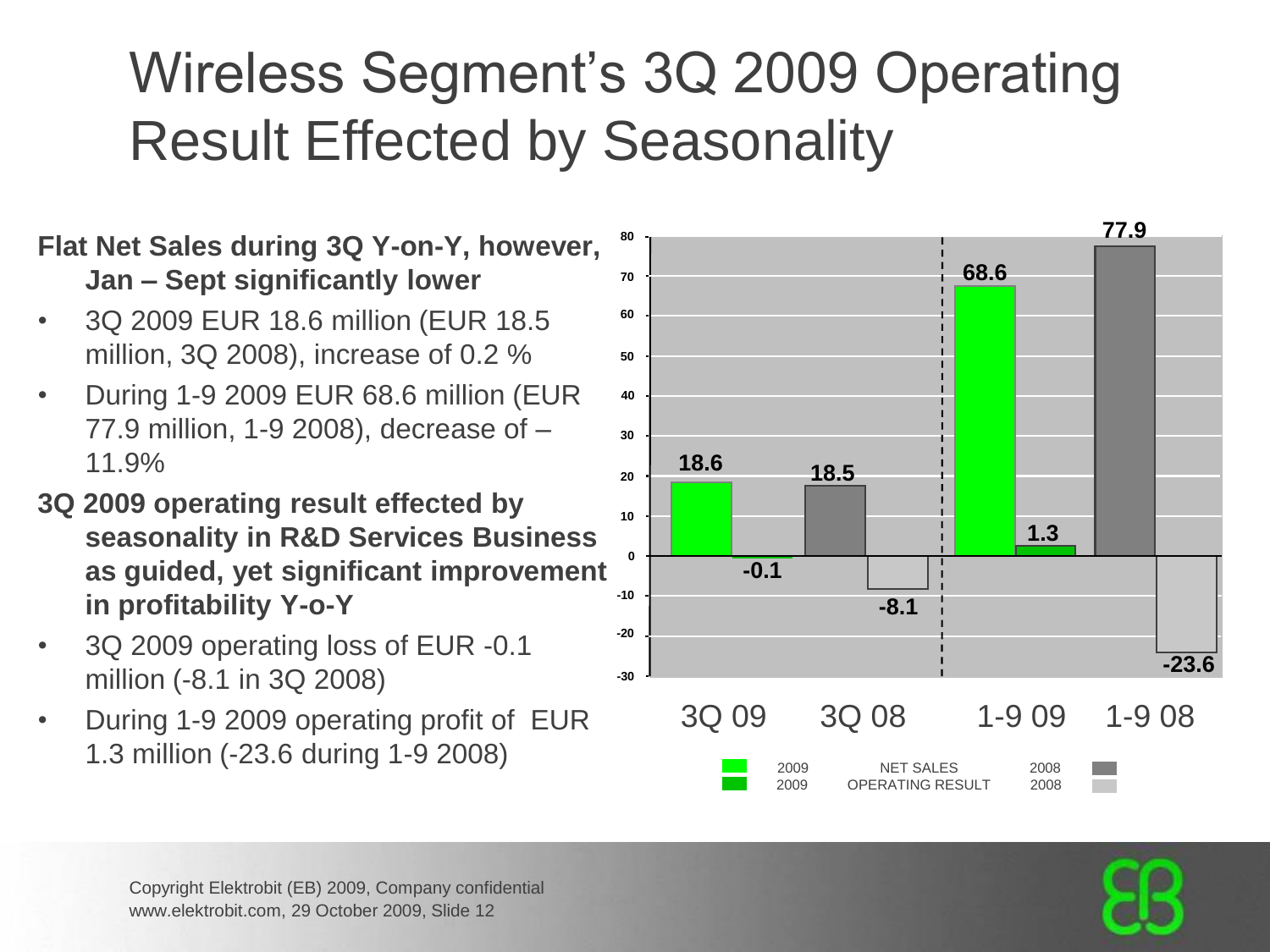## Wireless Business Segment's Highlights during 3Q 2009 Wireless Solutions



- Overall demand for R&D service work in the mobile communications markets continued at the expected level.
- The demand for satellite-terrestrial device solutions continued to be strong.
- EB-designed satellite-terrestrial smartphone, used by TerreStar Networks, successfully completed a first ever handset-to-handset VoIP call over satellite network.
	- EB announced it has joined the Symbian Foundation.
		- EB's Mobile Internet Device (MID) was recognized as a finalist at the annual 4G World Awards for Best Mobile Internet Device.
- EB closed its site in Turku.

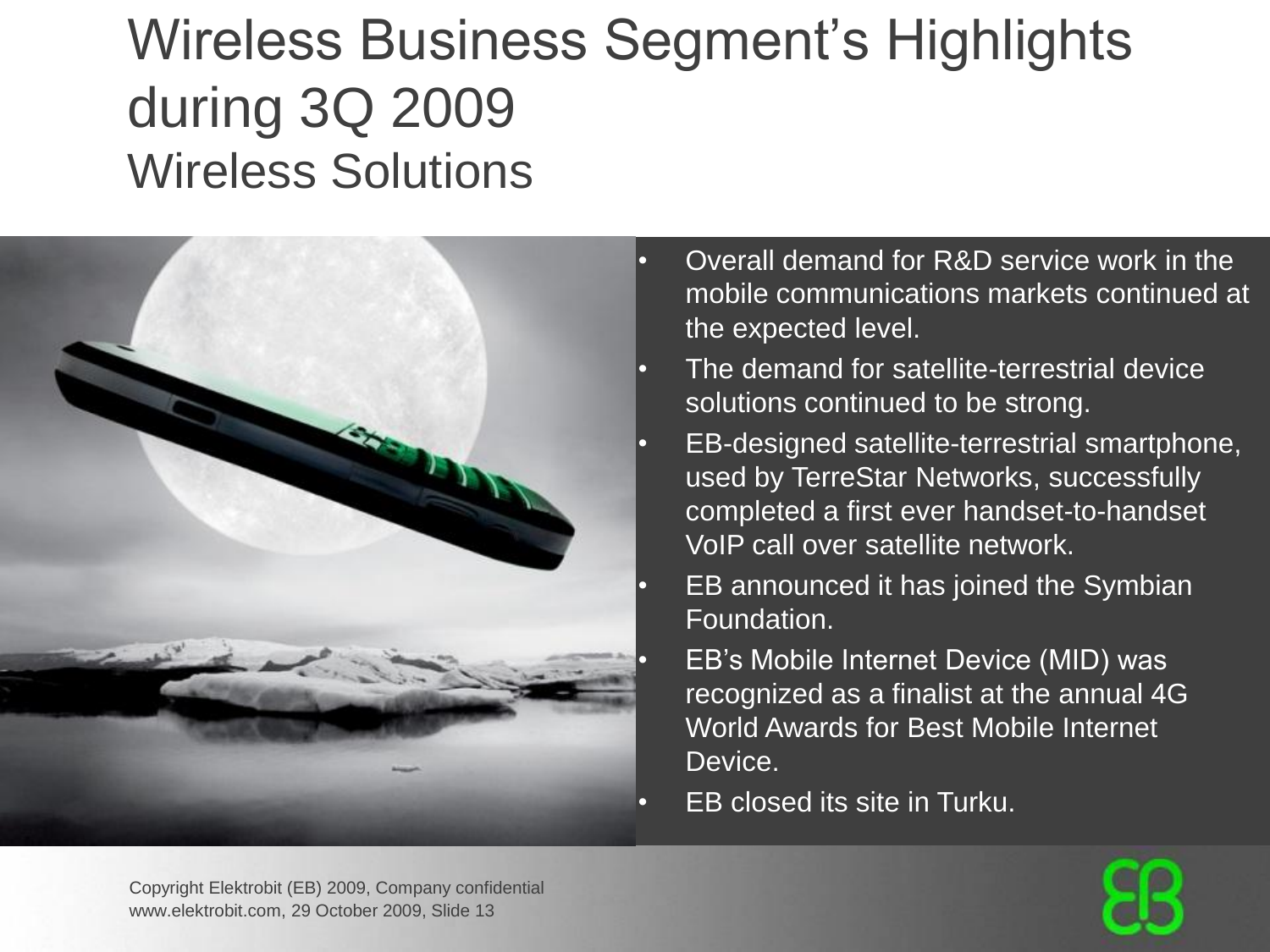## Wireless Business Segment's Highlights during 3Q 2009 Wireless Communications Tools



• Wireless Communications Tools market continued to be drive mainly by the development of LTE systems and devices.

Copyright Elektrobit (EB) 2009, Company confidential www.elektrobit.com, 29 October 2009, Slide 14

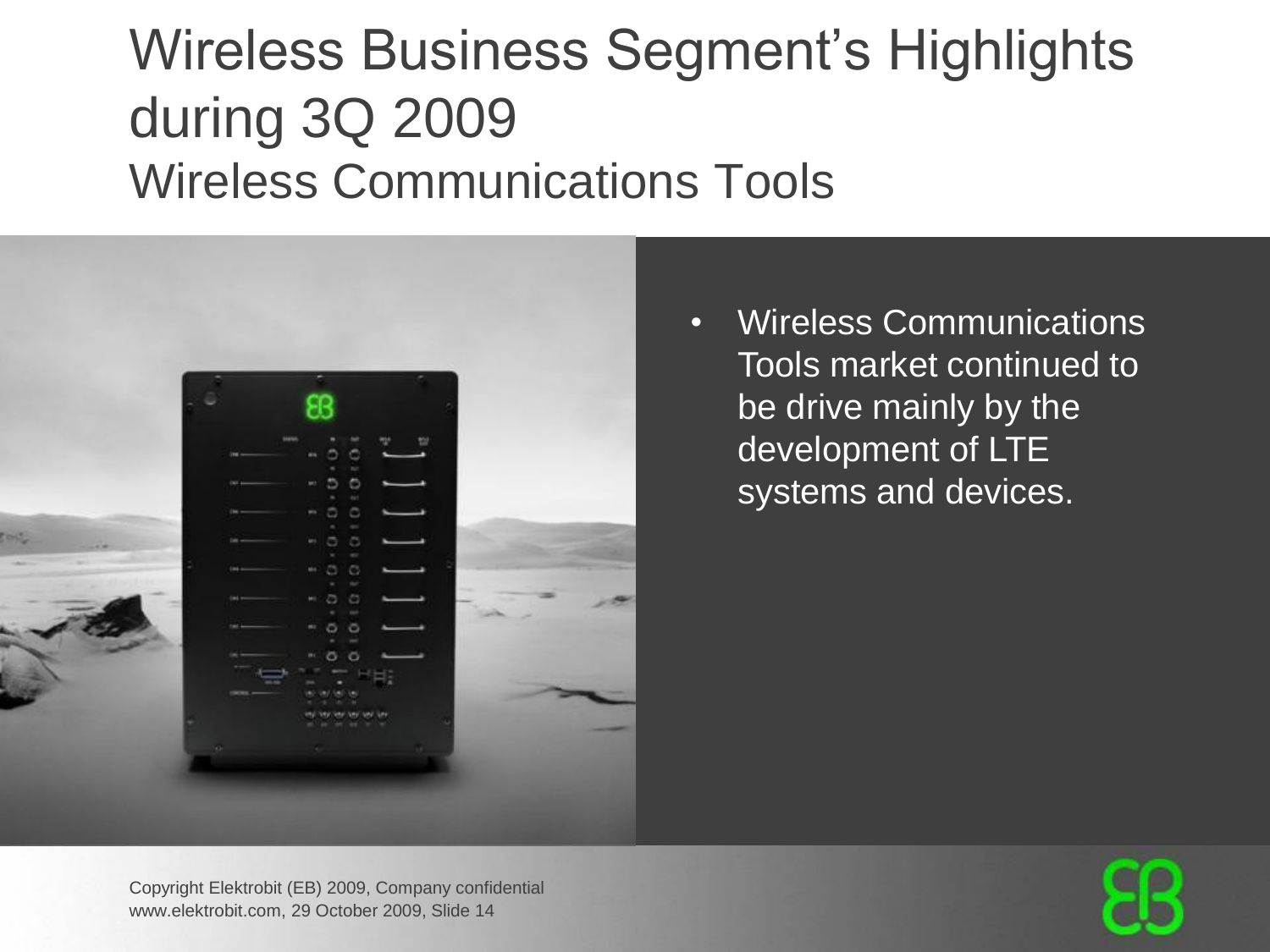# Outlook for 2H 2009

CEO Jukka Harju

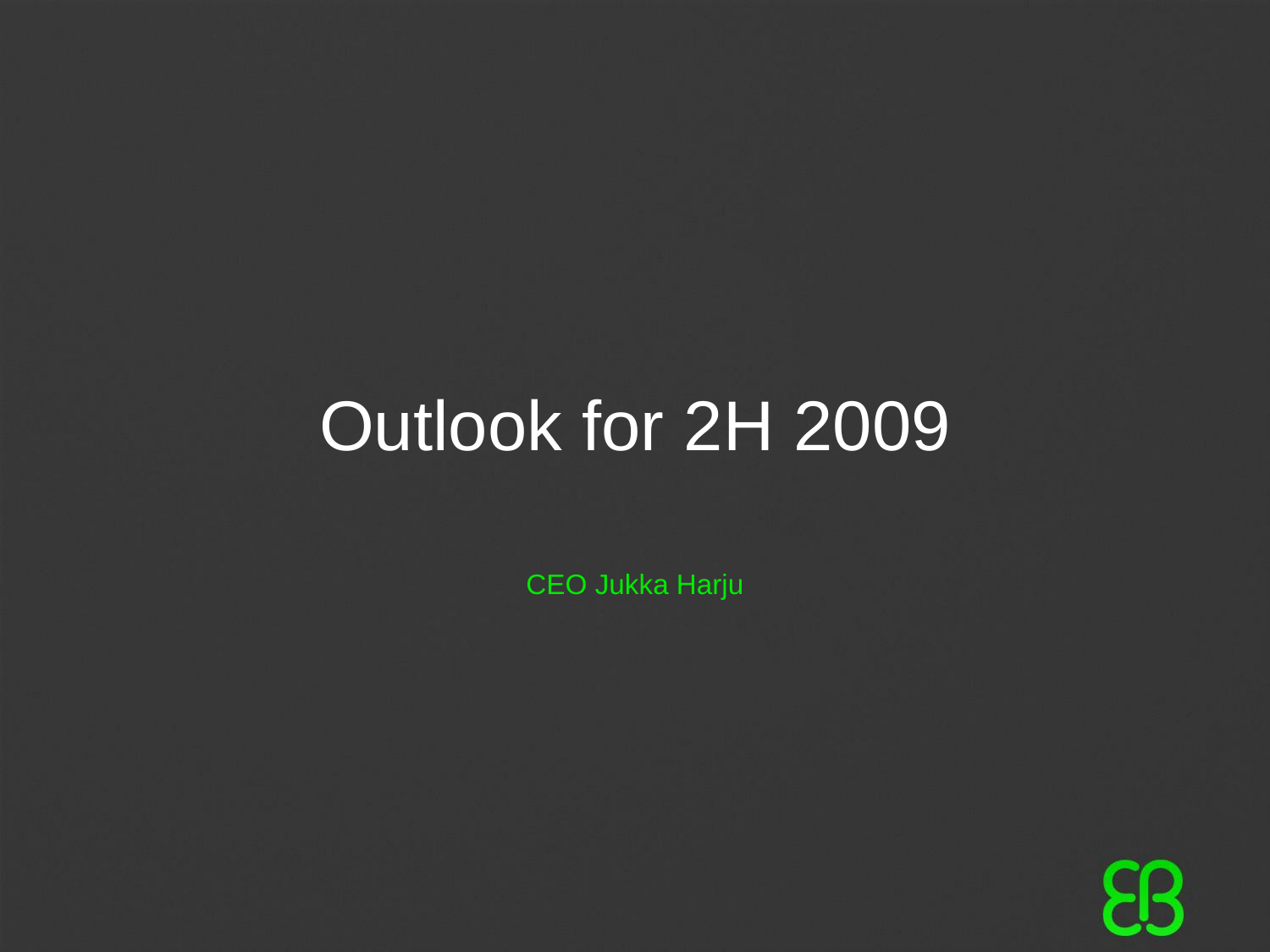### Automotive Market Outlook

Both automotive and wireless communication market growth is unlikely before the global economic environment starts to improve.



#### *Automotive Market*

- The estimated automotive SW general market growth rate of some 15% (Frost & Sullivan) is negatively affected by the current downturn
- According to Strategy Analytics the global market for automotive electronic systems is forecasted to fall by 15% in 2009
- *While customers remain very cost conscious there are early sings that the demand starts to slowly recover*

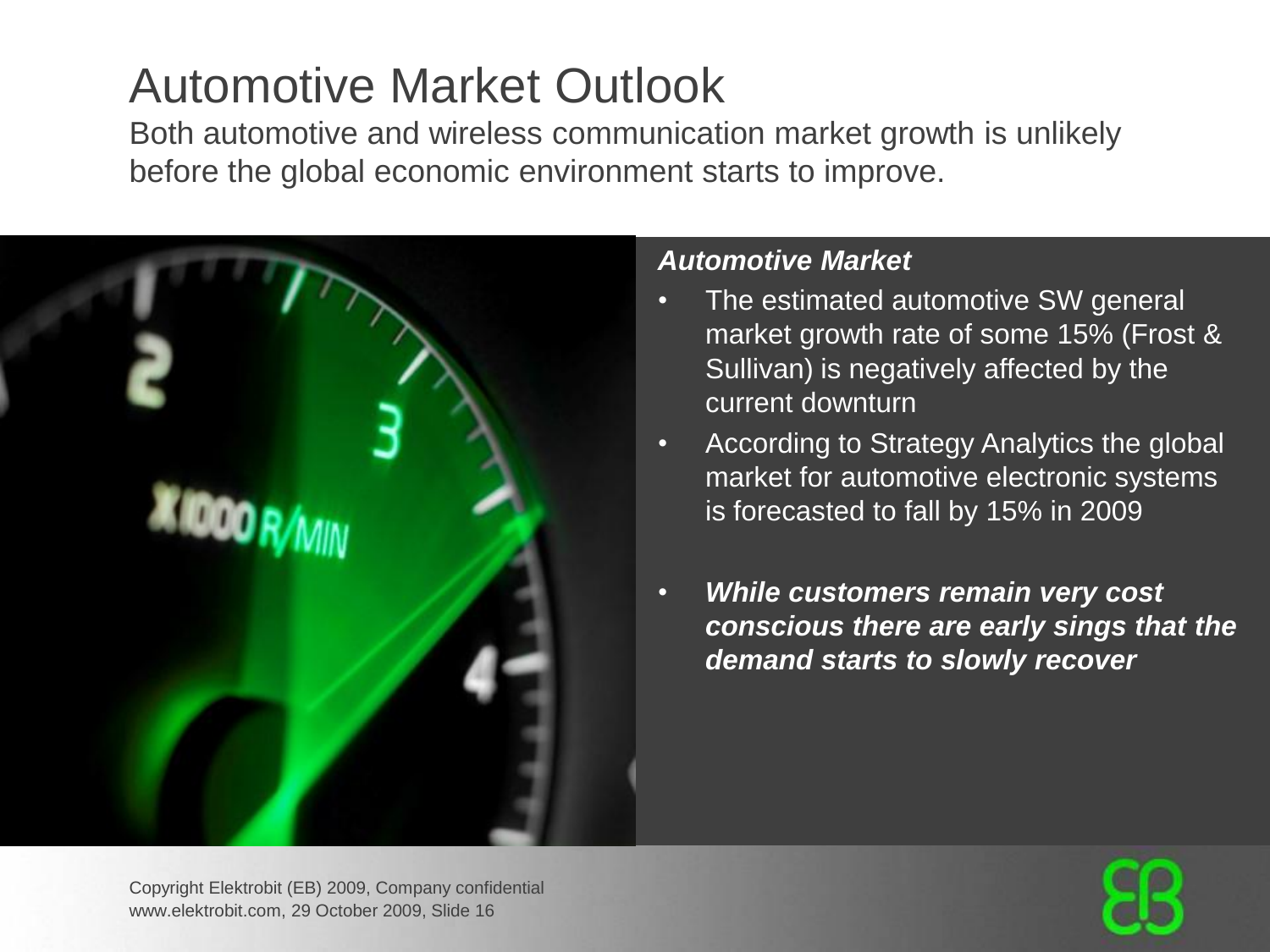### Wireless Market Outlook

Both automotive and wireless communication market growth is unlikely before the global economic environment starts to improve.



#### *Wireless Market Outlook*

- Mobile phone market volume is expected to decrease in short-term and shifting towards higher end phones
- The mobile satellite communication service industry is introducing new data and mobile services
- The mobile communication R&D services market continues to be challenging as the continuing price pressure drives increase off-shoring
- The overall wireless communications tools market has been weak due to the current economic downturn

#### **Impact to EB:**

- *New open SW architectures & platforms are creating opportunities for EB due to strong integration capabilities*
- *Demand for EB's satellite-terrestrial device solutions is expected to continue and this can create new service and product related business opportunities for companies such as EB*
- *OEMs reduce their fixed costs, and increasing flexibility can create new opportunities for partnering*
- *3GPP LTE technology are expected to remain as a driver for the demand in the medium and long term*

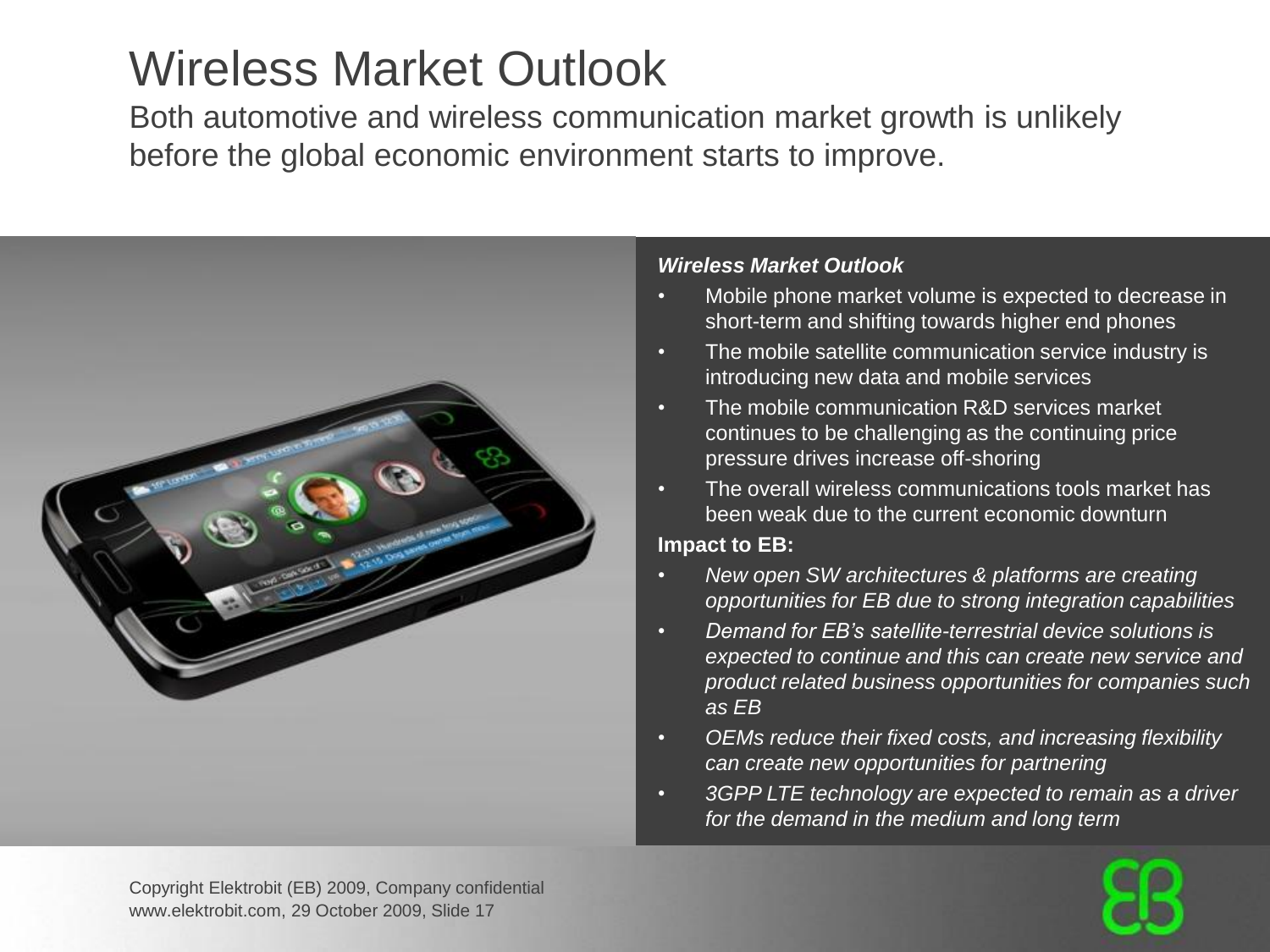## Outlook for the Second Half of 2009



- Improving the profitability further continues to be the main focus of EB during the second half of 2009
- EB expects the net sales during the second half of 2009 to be lower than during the first half of 2009 (EUR 80.2 million).
- The operating result in the second half of 2009 is expected to be at the level of or lower than the operating profit from business operations without non-recurring items in the first half of 2009 (EUR 0.5 million).
- As earlier announced in the interim report January - June 2009, the third quarter of 2009 is estimated to be weaker than the latter part of the half due to the holiday period and the nature of R&D services business.

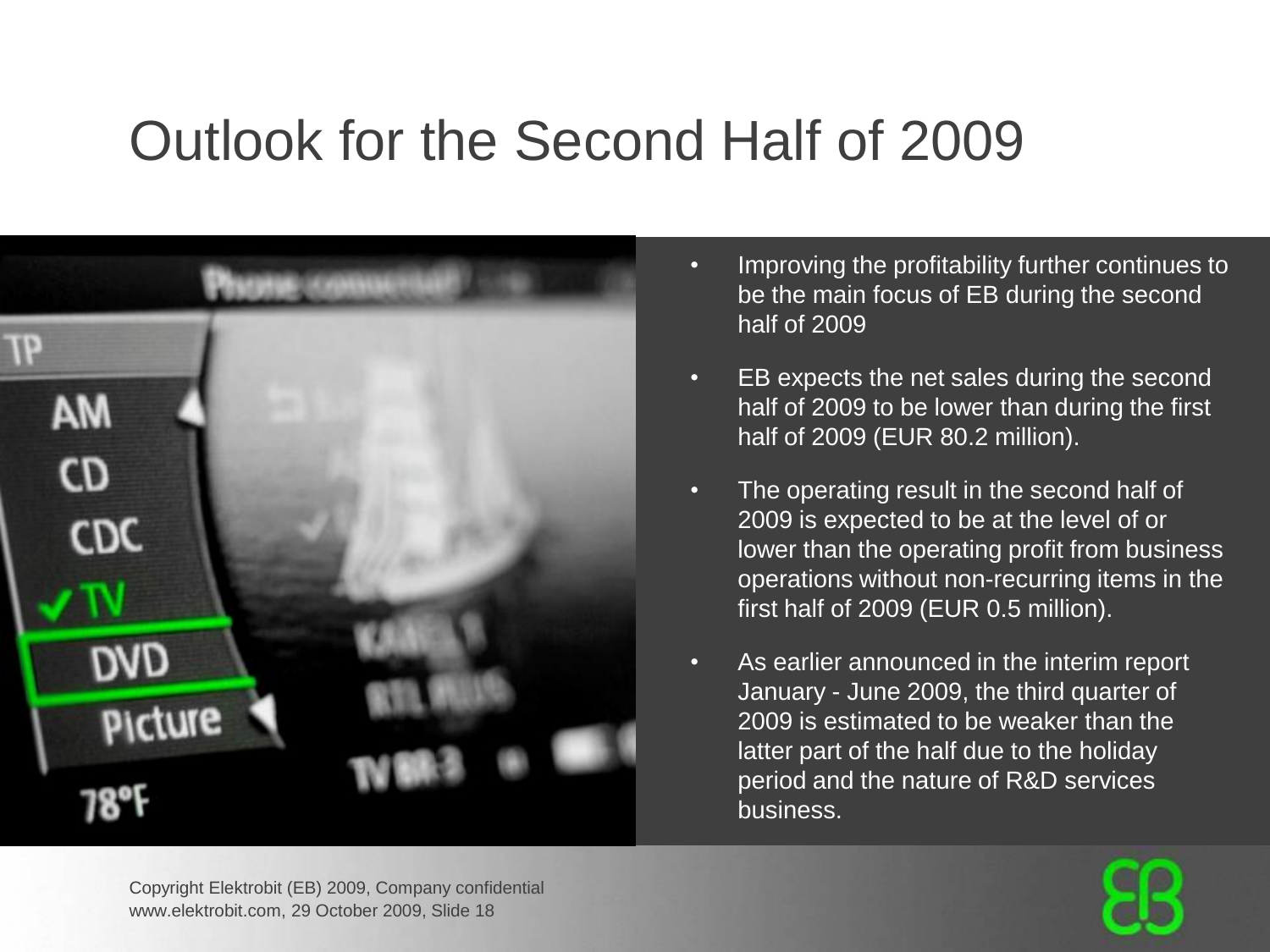#### *Investor Relations:*

Panu Miettinen, CFO Tel. +358 40 344 5338 [Investor.relations@elektrobit.com](mailto:Investor.relations@elektrobit.com)

#### **Elektrobit Corporation**

Tutkijantie 8 FIN-90570 OULU, FINLAND

TEL: +358 40 344 2000 FAX: +358 8 343 032

www.elektrobit.com